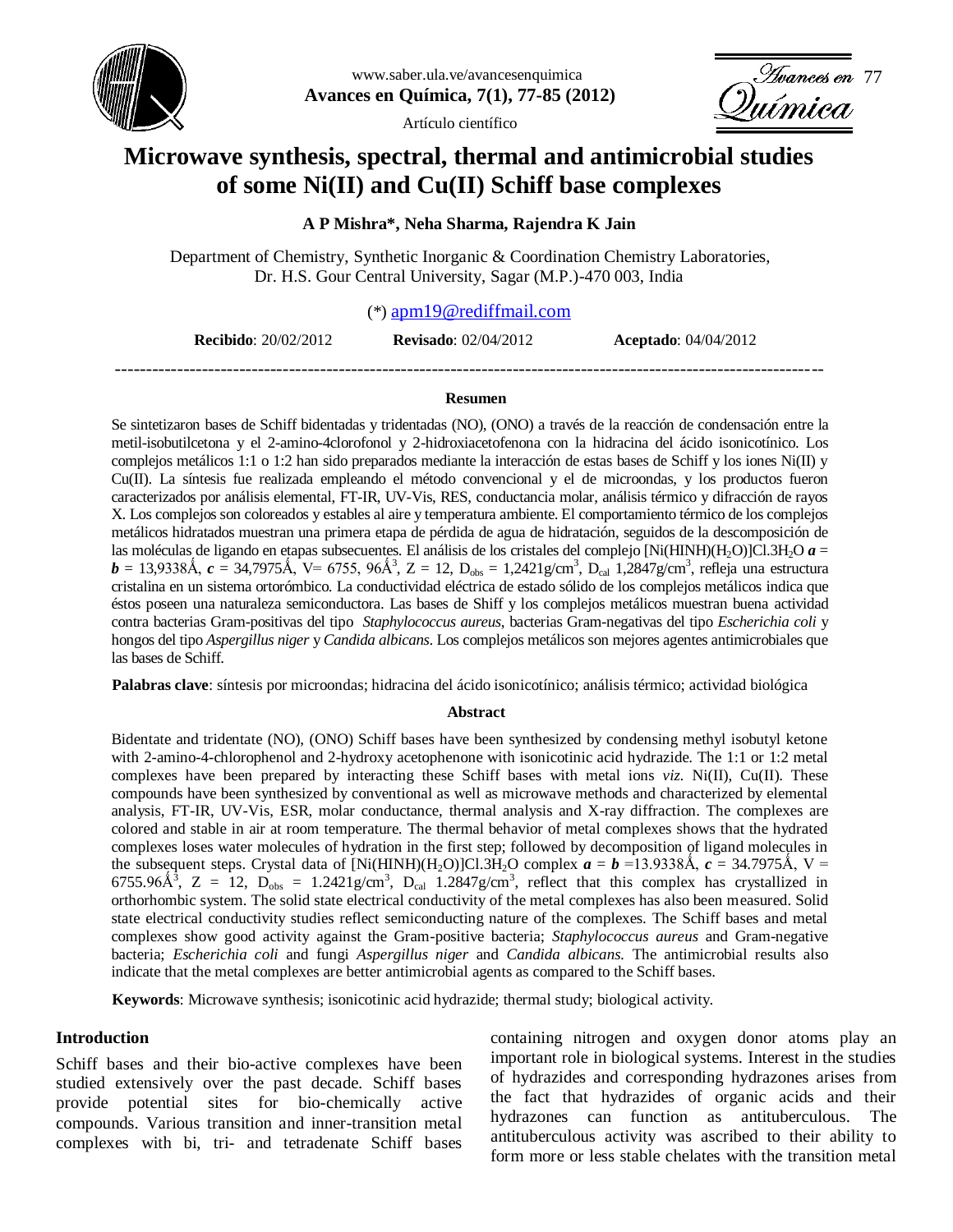ions**1-3** . Hydrazones possessing an azometine -NHN=CHproton, constitute an important class of compounds for new drug development. Coordination compounds derived from aroyl hydrazones have been reported to act as enzyme inhibitor and are useful due to their pharmacological applications. Many drugs inhibit modified toxicological and pharmacological properties when they are in the form of metal complexes. The most widely studied metal in this respect is copper (II) which has proved to be beneficial in diseases such as tuberculosis, gastric ulcers, rheumatoid arthritis and cancers. Metal chelation therapy can emerge to answer the problems of multidrug resistance (MDR) as against various viruses, bacteria, fungi and other pathogens**4-7** .

Microwave-assisted synthesis is a branch of green chemistry. The application of microwave-assisted synthesis in organic, organometallic and coordination chemistry continues to develop at an astonishing pace. Microwave irradiated reactions under solvent free or less solvent conditions are attractive offering reduced pollution, low cost and offer high yields together with simplicity in processing and handling. The salient features of microwave approach are shorter reaction times, simple reaction conditions and enhancements in yields<sup>8-12</sup>. Reports on the synthesis of metal complexes by microwave methods have been comparatively less.

The present investigation aims at the conventional and microwave synthesis, physico-chemical characterization and bio-inorganic studies of Schiff bases involving methyl isobutyl ketone with 2-amino-4-chlorophenol and 2 hydroxy acetophenone with isonicotinic acid hydrazide and their metal chelates with Ni(II) and Cu(II).

# **Experimental**

## *General experimental procedures*:

All the used chemicals and metal salts were of A.R. grade. Methyl isobutyl ketone and 2-hydroxy acetophenone were obtained from CDH and isonicotinic acid hydrazide has been purchased from Sigma-Aldrich. Metal salts were purchased from Loba Chemie. Elemental analyses were performed on an Elemental Vario EL III Carlo Erba 1108 analyzer. Electronic spectra (in DMSO) were recorded on Perkin Elmer Lambda-2B-spectrophotometer. Molar conductance measurements were conducted using  $10^{-3}$  M solutions of the complexes in DMSO on Elico-CM 82 Conductivity Bridge at room temperature. Magnetic susceptibility measurements were carried out on a Gouy balance at room temperature using  $Hg[Co(SCN)<sub>4</sub>]$  as the calibrant. FT-IR spectra were recorded in KBr pellets on a Perkin Elmer RX1 spectrophotometer in wave number region  $4000-400$ cm<sup>-1</sup>. Xband EPR spectra were recorded on a Varian E-112 spectrometer at room temperature operating at the X-band

region with 100kHz modulation frequency, 5mw microwave power and 1 G modulation amplitude using TCNE as the internal standard. Thermogravimetric (TG) analysis was done at NIPER, Chandigarh under  $N_2$  atmosphere with a heating rate of 20°Cmin<sup>-1</sup>. Powder X-ray diffraction (XRD) patterns were recorded on a RINT2000 wide angle goniometer. X-ray diffractometer, operated at 40kV and 30mA generator using the CuK $\alpha$  line at 1.54056Å as the radiation sources. Sample was scanned between 5° to 60° (2θ) at 25°C. The solid state electrical conductivity has been measured by impedance spectroscopic method using HIOKI 3532-50 LCR Hitester at fixed frequency 1 KHz in the temperature range of 298- 377K. Microwave assisted synthesis were carried out in open glass vessel on a modified microwave oven model 2001 ETB with rotating tray and a power source 230V, microwave energy output 800W and microwave frequency 2450MHz. A thermocouple device was used to monitor the temperature inside the vessel of the microwave. The microwave reactions were performed using on/off cycling to control the temperature.

## *Biological activity*:

The *in-vitro* biological activity of the Schiff bases and their complexes was tested against the bacteria *Escherichia coli* and *Staphylococcus aureus* by disc diffusion method using nutrient agar as medium and streptomycin as control. The antifungal activities of the compounds were also tested by the Well diffusion method against the fungi *Aspergillus niger* and *Candida albicans*, on potato dextrose agar as the medium and miconazole as control. Each of the compounds was dissolved in DMSO and solutions of the concentrations (25, 50 and 100ppm) were prepared separately. In a typical procedure, a well was made on agar medium inoculated with microorganism. The well was filled with the test solution using a micropipette and the plate was incubated 24h for bacteria at 37°C and 72h for fungi at 30°C. During this period, the test solution diffused and the growth of the inoculated microorganism was affected. The inhibition zone was developed, at which the concentration was noted.

## *Conventional method for the synthesis of Schiff bases*:

HINH and MAP Schiff bases (Fig. 1) were synthesized by the condensation of equimolar ratio of methyl isobutyl ketone with 2-amino-4-chlorophenol and 2-hydroxy acetophenone with isonicotinic acid hydrazide dissolved in ethanol. The resulting reaction mixture was stirred well, refluxed for 3-4h and then allowed to cool overnight. The coloured solid precipitate of Schiff base obtained was filtered, washed with cold ethanol several times and dried in air at room temperature and finally stored under reduced pressure in a CaCl<sub>2</sub> desiccator. The purity of synthesized compounds was checked by TLC using silica gel G (yield: 75-78%).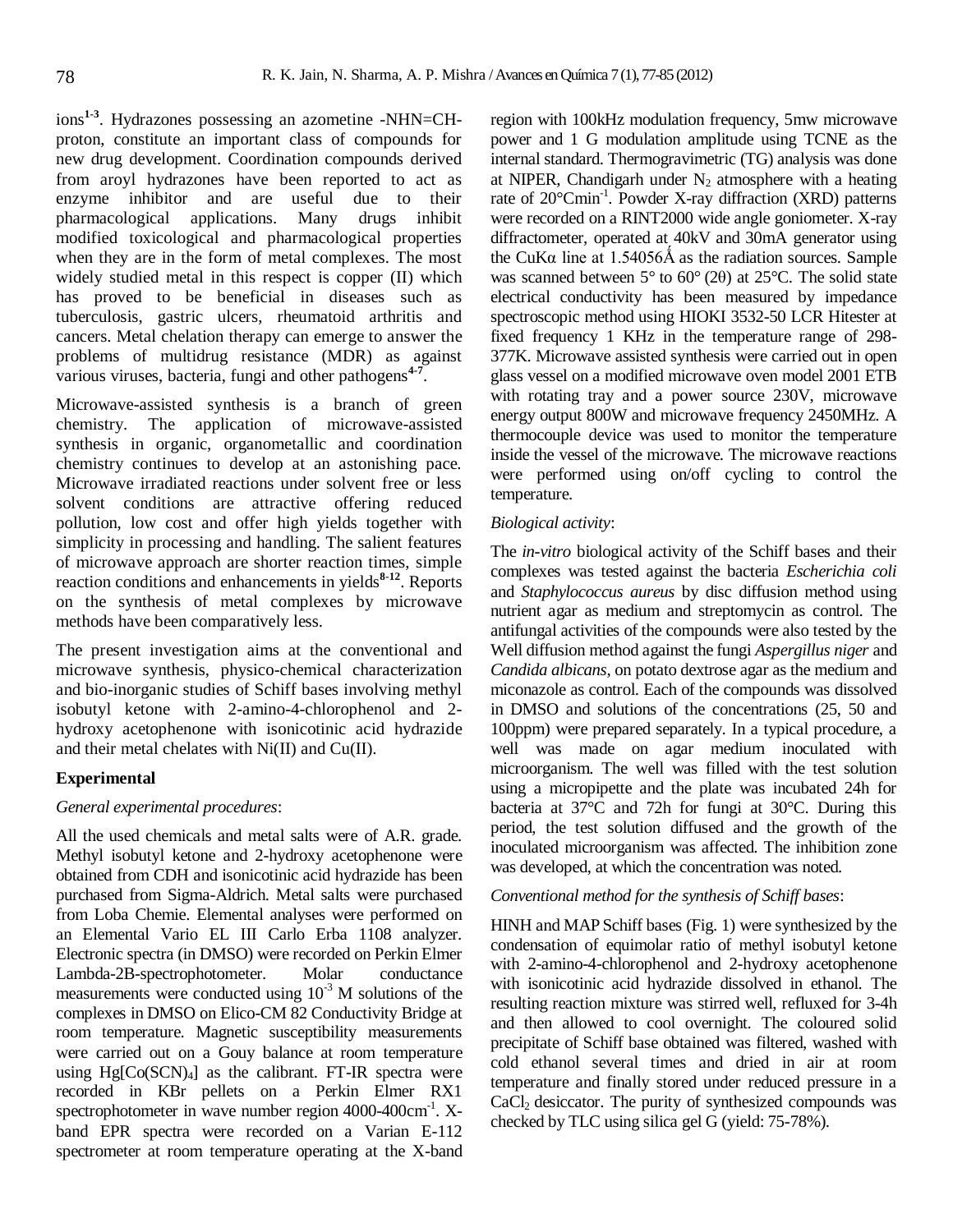

**Fig. 1:** Structure of Schiff base Ligands

# *Microwave method for the synthesis of Schiff bases*:

The equimolar (1:1) ratio of methyl isobutyl ketone with 2 amino-4-chlorophenol and 2-hydroxy acetophenone with isonicotinic acid hydrazide were mixed thoroughly in a grinder. The reaction mixture was then irradiated by the microwave oven by taking 3-4mL of dry ethanol as a solvent. The reaction was completed in a short time (4-5min) with higher yields. The resulting product was then recrystallized with ethanol, finally dried under reduced pressure over anhydrous  $CaCl<sub>2</sub>$  in a desiccator. The progress of the reaction, purity of the product was monitored by TLC using silica gel G (yield: 87-88%).

# *Conventional method for the synthesis of metal complexes*:

The metal complexes (Figs. 2 and 3) were prepared by the mixing of (50mL) ethanolic solution of  $NiCl<sub>2</sub>.6H<sub>2</sub>O/CuCl<sub>2</sub>.2H<sub>2</sub>O$  with the (50mL) ethanolic solution of Schiff bases (HINH/MAP) in 1:1 or 1:2 (metal:ligand) ratio. The resulting mixture was refluxed on water bath for 6- 8h. A coloured product appeared on standing and cooling the above solution. The precipitated complex was, filtered washed with ether and recrystallized with ethanol several times and dried under the reduced pressure over anhydrous CaCl<sub>2</sub> in a desiccator. It was further dried in electric oven at 50-70°C (yield: 65-70%).





**Fig. 3:** proposed structure of metal complexes of MAP ligand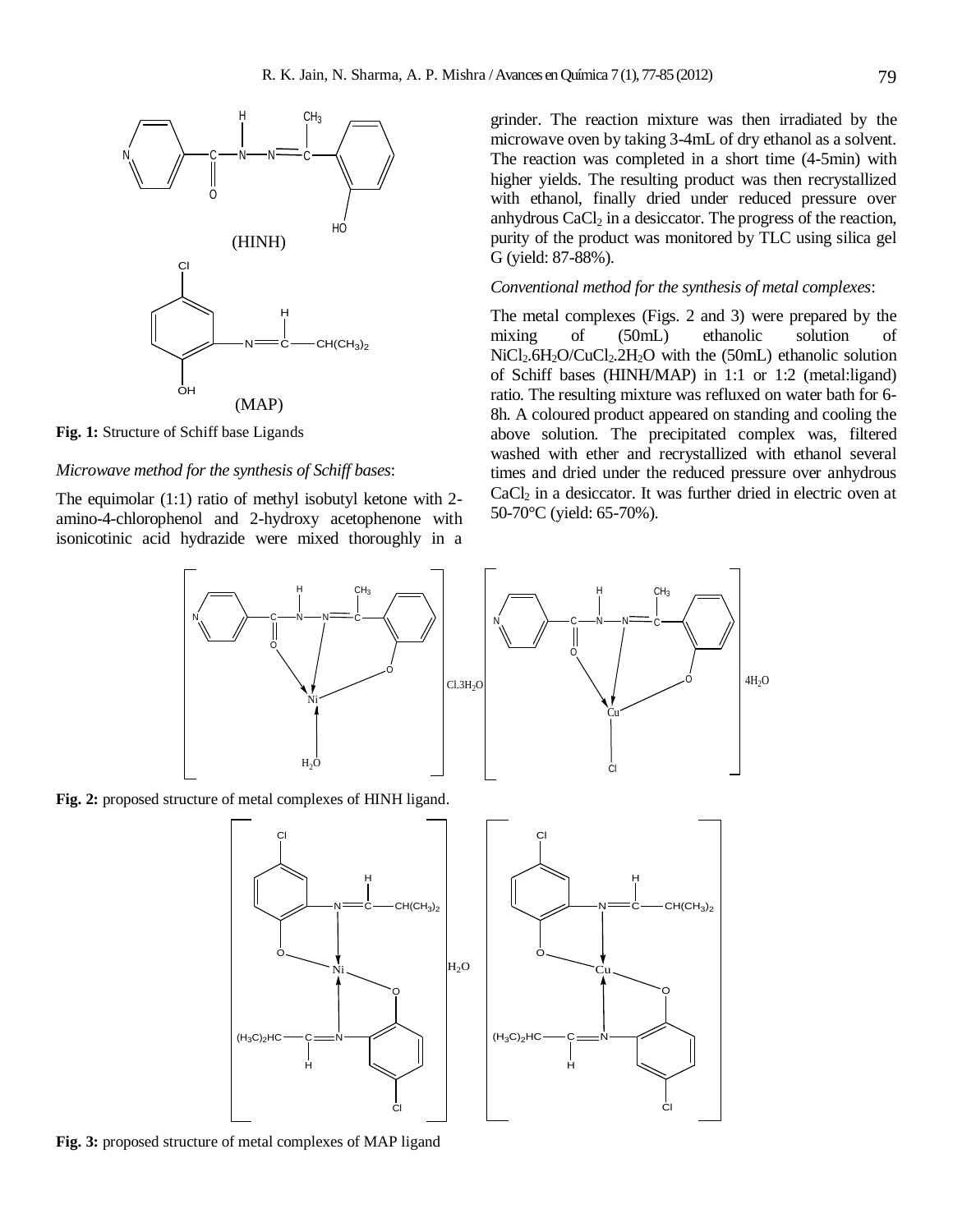#### *Microwave method for the synthesis of metal complexes*:

The ligand and the metal salts were mixed in 1:1 or 1:2 (metal:ligand) ratio in a grinder. The reaction mixture was then irradiated by the microwave oven by taking 3-4mL of dry ethanol as a solvent. The reaction was completed in a short time (6-9min) with higher yields. The resulting product was then recrystallized with ethanol and ether and finally dried under reduced pressure over anhydrous  $CaCl<sub>2</sub>$  in a desiccator. The progress of the reaction and purity of the product was monitored by TLC using silica gel G (yield: 80-84%).

#### **Results and Discussion**

As a result of microwave-assisted synthesis, it was observed that the reaction was completed in a short time with higher yields compared to the conventional method. In the microwave method homogeneity of reaction mixture was increased by the rotating of reaction platform tray. The confirming of the results was also checked by the repeating of the synthesis process.

All the metal complexes are coloured, solid and stable towards air and moisture at room temperature. They decompose on heating at high temperature, more or less soluble in common organic solvents. The comparison study data of microwave and conventional methods, with analytical and physical data of the compounds are given in the Table 1. Analytical date show that metal chelates have 1:1 or 1:2 (metal:ligand) stoichiometry. The observed molar conductance of the complexes in DMSO at room temperature is consistent with non-electrolytic nature of all the complexes except Ni(II) complex of HINH.

# *IR Spectra*:

The IR spectra of the complexes were compared with those of the free ligand in order to determine the involvement of coordination sites in chelation. Characteristic peaks in the spectra of the ligand and complexes were considered and compared.

**Table 1:** The comparative results of conventional and microwave methods, analytical, physical data and magnetic moment values of the compounds

| <b>Compounds molecular</b>                                      | <b>Reaction period</b> |                     | Yield $(\% )$ |           | <b>Elemental analysis, found</b><br>$\left(\text{calcd.}\right)\%$ |                |                  |                           |                        |
|-----------------------------------------------------------------|------------------------|---------------------|---------------|-----------|--------------------------------------------------------------------|----------------|------------------|---------------------------|------------------------|
| weight/Colour                                                   | CМ<br>(h.)             | <b>MM</b><br>(min.) | CM            | <b>MM</b> | $\mathbf C$                                                        | $\mathbf H$    | N                | $^{\star}$ A <sub>m</sub> | # $\mu_{\textit{eff}}$ |
| <b>HINH</b><br>$255.0/C$ ream                                   | 3.6                    | 4.3                 | 78            | 88        | 65.72<br>(65.88)                                                   | 5.03<br>(5.09) | 16.45<br>(16.47) |                           |                        |
| [Ni(HINH)( $H_2O$ )]Cl.3 $H_2O$<br>421.2/Yellow                 | 8.0                    | 8.4                 | 67            | 82        | 39.89<br>(39.88)                                                   | 4.91<br>(4.98) | 9.64<br>(9.97)   | 112.5                     | Diam.                  |
| $[Cu(HINH)(Cl)]4H2O 426.0/Light$<br><b>Brown</b>                | 7.6                    | 7.9                 | 70            | 84        | 39.40<br>(39.43)                                                   | 4.95<br>(4.92) | 9.64<br>(9.85)   | 52.3                      | 1.91                   |
| <b>MAP</b><br>211.0/Light Coffee                                | 3.5                    | 4.5                 | 75            | 87        | 62.32<br>(62.41)                                                   | 6.55<br>(6.61) | 6.21<br>(6.61)   |                           |                        |
| [Ni(MAP) <sub>2</sub> ]H <sub>2</sub> O<br>499.7/Blackish Brown | 7.5                    | 8.2                 | 65            | 80        | 52.75<br>(52.83)                                                   | 6.10<br>(6.00) | 6.07<br>(5.60)   | 20.5                      | Diam.                  |
| [Cu(MAP) <sub>2</sub> ]<br>486.5/Brown                          | 6.5                    | 6.8                 | 67            | 83        | 54.30<br>(54.26)                                                   | 5.82<br>(5.75) | 6.07<br>(5.75)   | 15.7                      | 1.87                   |

 $CM =$  Conventional method, time in hours;  $MM =$  Microwave method, time in minutes

\* $\Lambda_{\rm m} = (\Omega^{-1}$ cm<sup>2</sup>mol<sup>-1</sup>); # $\mu_{\rm eff} = B.M$ .

IR spectrum of HINH ligand shows the band at 3116cm<sup>-1</sup> due to N-H (stretching) frequency. A strong band at about 1682cm<sup>-1</sup> in the ligand  $v(C=O)$  group has shifted to lower frequency  $1651 \pm 10 \text{cm}^{-1}$  in the complexes. This indicates the involvement of C=O group in coordination. Medium intensity band at about  $1607 \text{cm}^{-1}$  in the ligand due to  $v(C=N)$  group shifts down by  $10-15$ cm<sup>-1</sup> in the complexes suggesting coordination through azomethine nitrogen, this can be explained by the donation of electrons from nitrogen to the empty d-orbital of the metal atom. A band in the ligand spectrum at 1373cm<sup>-1</sup> due to phenolic group (OHdeformation) was found absent in complexes. This suggests

deprotonation of phenolic OH, on chelation with metal ion. A band at  $1281 \text{cm}^{-1}$  due to phenolic v(C-O) in ligand spectrum shifts to higher side  $1338 \pm 8 \text{cm}^{-1}$  in the metal complexes indicating its involvement in chelation. Practically, no shift in the characteristic bands position of pyridine nitrogen  $(-N=)$ has been observed indicating the non-involvement of this donor group in coordination. The appearance of a broad band around  $3420 \pm 10 \text{cm}^{-1}$  in the spectra of complexes has tentatively been assigned to  $v_{\text{stre}}$  water molecules. A band of medium intensity at  $708 \pm 5 \text{cm}^{-1}$  (-OH rocking), suggest the presence of coordinated water in Ni(II) complex. This band is absent in the Cu(II) complex. The new bands of weak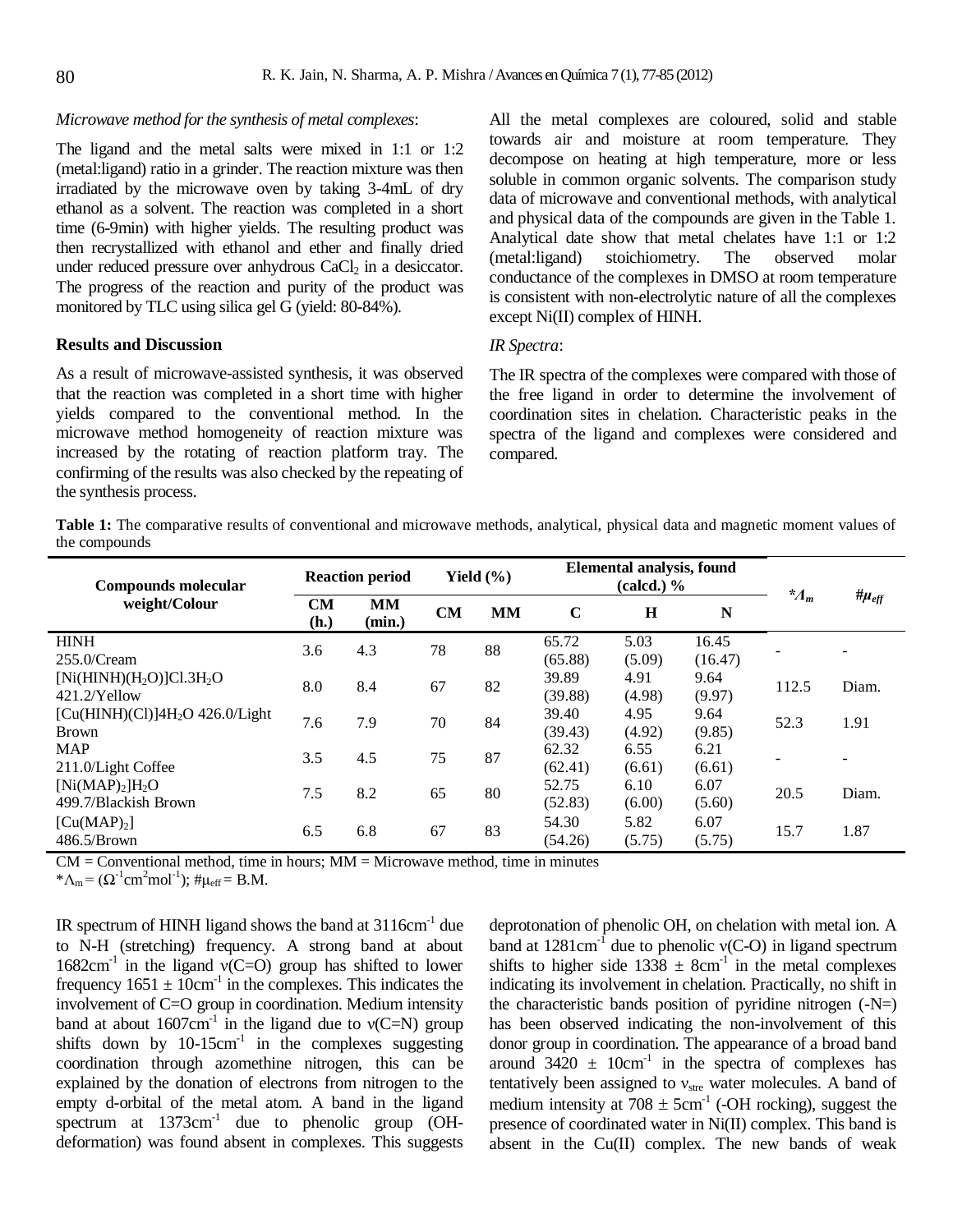intensity observed at  $556 \pm 5$  and  $481 \pm 5$ cm<sup>-1</sup> in the spectra of metal complexes, are assignable to  $v(M-O)$  and  $v(M-N)$ mode, respectively<sup>13-16</sup>. The MAP ligand band at 1604cm<sup>-1</sup> due to  $v(C=N)$  azomethine group shifts down at  $1590 \pm 10$ cm <sup>1</sup>, suggesting participation of this group in chelation. The ligand spectrum shows band at 3080 and 1386cm<sup>-1</sup> due to the stretching vibration and phenolic -OH deformation respectively. These remain absent in spectra of complexes. An intense ligand band observed at about 1209cm<sup>-1</sup> (phenolic C-O) shift to higher frequency  $(1275 \pm 10 \text{cm}^{-1})$  in the spectra of complexes. This suggests deprotonation of the phenolic OH group on its chelation with metal ion. The broad band around  $3440 \pm 10$ cm<sup>-1</sup> in the spectra of Ni(II) complex has been assigned to ν(OH) water molecule. This band is absent in Cu(II) complexes. The new bands at  $548 \pm 5$  and  $475 \pm 1$ 5cm<sup>-1</sup> in the complexes have tentatively been assigned to  $v(M-O)$  and  $v(M-N)$  mode, respectively<sup>13-16</sup>.

#### *Electronic spectra*:

The electronic spectral measurements were used for assigning the stereochemistry of metal ions in the complexes, which is based on the position, shape, intensity and number of d-d transition bands.

The electronic spectrum of Ni(II) complex of HINH exhibits two bands at  $12465$  and  $24324 \text{cm}^{-1}$ , which are assignable to  ${}^{1}A_{1g} \rightarrow {}^{1}E_{g}$  and  ${}^{1}A_{1g} \rightarrow {}^{1}B_{1g}$  transitions,

respectively. It is a diamagnetic complex; therefore square planar geometry has been suggested. Two absorption bands at 12553 and 20509 $cm^{-1}$  in the spectrum of Cu(II) complex of HINH have tentatively been assigned to  ${}^{2}B_{1g} \rightarrow {}^{2}B_{2g}$  and  ${}^{2}B_{1g} \rightarrow {}^{2}E_{g}$  transitions. It magnetic moment is 1.91B.M. This favors the square planar stereo arrangements**17-21** .

The electronic spectrum of Ni(II) complex of MAP exhibits two bands at  $14823$  and  $22351 \text{cm}^{-1}$  which are assignable to  ${}^{1}A_{1g} \rightarrow {}^{1}E_{g}$  and  ${}^{1}A_{1g} \rightarrow {}^{1}B_{1g}$  transitions, respectively. Since the complex is diamagnetic, so square planar geometry has been suggested. Two absorption bands at  $14841 \text{cm}^{-1}$  and  $20148 \text{cm}^{-1}$  in the Cu(II) complex have tentatively been assigned to  ${}^{2}B_{1g} \rightarrow {}^{2}B_{2g}$  and  ${}^{2}B_{1g} \rightarrow {}^{2}E_{g}$ transitions. The magnetic moment value for this complex is 1.87B.M. On the basis of findings the square planar geometry has been suggested for this complex**17-21** .

#### *ESR Spectra*

The ESR spectra of Cu(II) provide information about the extent of the delocalization of unpaired electron. The Xband ESR spectrum of  $Cu(II)$  complexes (Fig. 4) was recorded in the solid state at room temperature, their g $\parallel$ , g⊥,  $\Delta$ g, g<sub>av</sub>, G have been calculated.



**Fig. 4:** ESR spectrum of Cu(II) complex of HINH ligand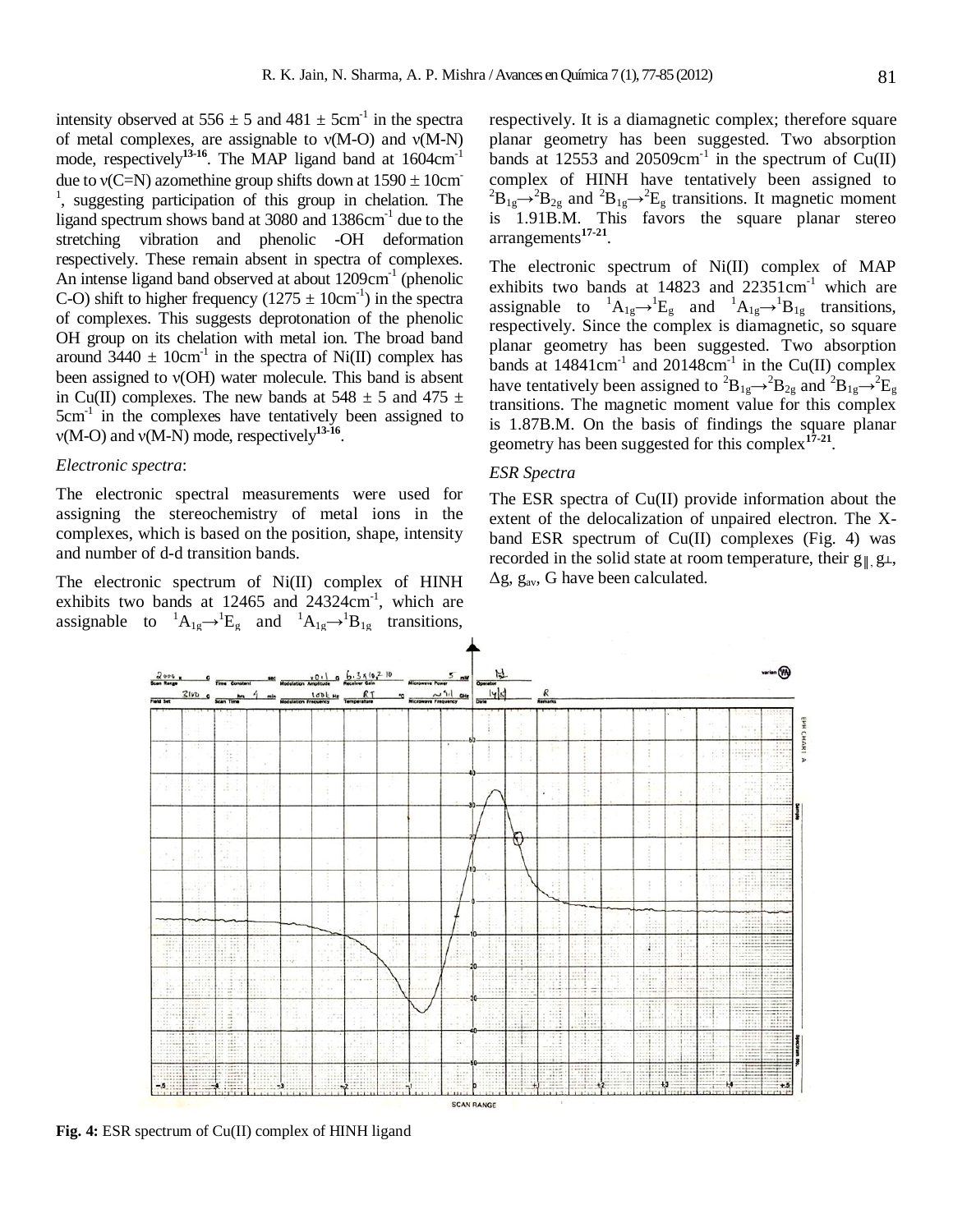The values of ESR parameters  $g_{\parallel}$ ,  $g_{\perp}$ ,  $g_{av}$ ,  $\Delta g$ , G for Cu(II) complex of HINH are 2.2513, 2.0793, 2.1366, 0.1720, 3.2250, respectively.

ESR spectra of the complexes revealed two g values ( $g_{\parallel}$ ) and g⊥). Since the g<sub>∥</sub> and g⊥ values are closer to 2 and g<sub>|</sub> $>$  $g\perp$  suggesting a tetragonal distortion around the Cu(II) ion. The trend  $g_{\parallel} > g_{\perp} > g_{e}(2.0023)$  shows that the unpaired electron is localized in  $dx^2-y^2$  orbital in the ground state of Cu(II), spectra are characteristic of axial symmetry. The  $g_{\parallel}$  $> 2.3$  is characteristic of an ionic environment and  $g_{\parallel} < 2.3$ indicates a covalent environment in metal ligand bonding. The  $g_{\parallel}$  values for these complexes are less than 2.3 suggesting the environment is covalent. The exchange coupling interaction between two Cu(II) ions is explained by Hathaway expression  $G = (g_{\parallel} - 2.0023) / (g_{\perp} - 2.0023)$ . According to Hathaway, if the value G is greater than four  $(G > 4.0)$ , the exchange interaction is negligible; whereas when the value of G is less than four  $(G < 4.0)$  a considerable exchange coupling is present in solid complex. The G values for these  $Cu(II)$  complexes are less than four indicate, considerable exchange interaction in the complexes**22, 23** .

#### *Thermal studies*:

The thermal behavior of metal complexes shows that the hydrated complexes lose molecules of hydration first; followed by decomposition of ligand molecules in the subsequent steps.

Thermogram of Ni(II) complex of HINH shows weight loss between 60º-150ºC. This corresponds to three lattice water molecules. The complex does not show any loss in weight between 150-230ºC. Elimination of one coordinated water molecule has been observed between the temperatures 240- 260ºC (remaining wt% obs/cal 82/82.91). Above this temperature, a weight loss has been observed in general up to 360ºC, indicating the loss of major part of the ligand in this step (temaining wt% obs/cal 49/42.5). The decomposition of remaining intermediate moiety occurs between 360-500ºC. After 500ºC, a horizontal curve has been obtained; this suggests the formation of an ultimate pyrolysis product i.e metal oxide (remaining wt% obs/cal 21/19.9)<sup>24,25</sup>.

#### *X-Ray Studies*

X-Ray powder diffractograms of Complex and were recorded using CuK $\alpha$  (1.54056Å) as source in the range 5°-60 °C (20). X-ray crystal system has been worked out by trial and error method, for finding the best fit between observed and calculated  $\sin^2\theta$  values. The crystal system, lattice parameters units cell have been determined with the help of diffraction data. Crystal data for Ni(II) complex of HINH are as  $a = b =$ 13.9338Å, c = 34.7975Å, V = 6755. 96Å<sup>3</sup>, Z = 12, D<sub>obs</sub> = 1.2421g/cm<sup>3</sup>,  $D_{cal}$  1.2847g/cm<sup>3</sup>, reflect that this complex has crystallized in orthorhombic system. Crystal data for Ni(II) complex (Fig. 5) of MAP are as:  $a = b = 20.5097$ Å. c = 34.4477Å,  $V = 14490.34\text{\AA}^3$ ,  $Z = 26$ ,  $D_{obs} = 1.488g/cm^3$ , Dcal  $= 1.5176$ g/cm<sup>3</sup>, this reflects that this complex has crystallized in tetragonal system. The calculated values show good agreement and are within experimental error limits<sup>26,27</sup>.



**Fig. 5:** XRD diffractogram of Ni(II) complex of MAP ligand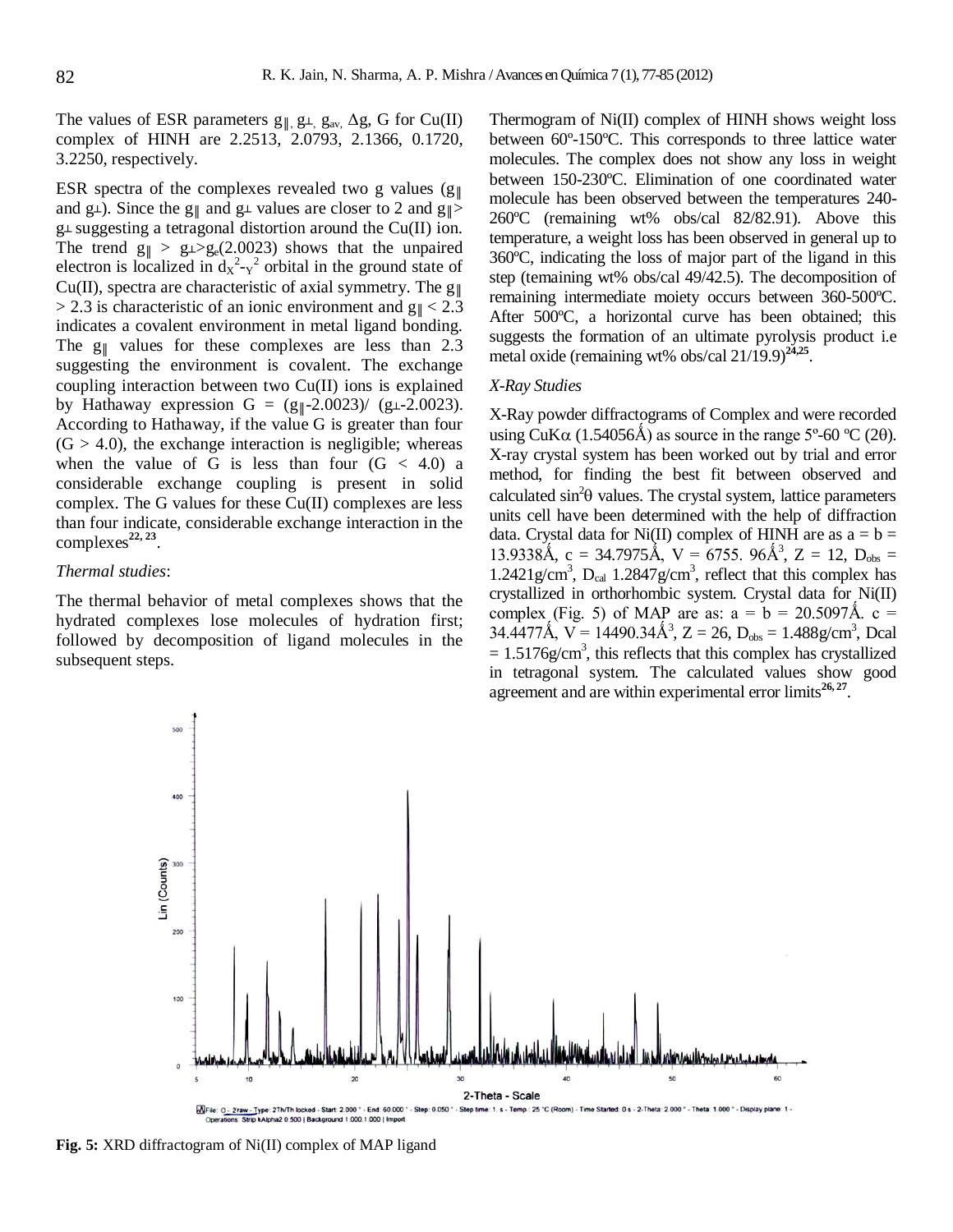#### *Electrical conductivity*

The temperature dependence of the solid state conductivity (σ) of the compounds in their compressed pellet form have been measured at fixed frequency 1KHz in the temperature range 297-377K. the values of the solid state electrical conductivity of the Schiff base and its complexes increases with increasing temperature and decreases upon cooling over the studies temperature range indicating their semiconducting behavior. The general behavior of electrical conductivity follows the Arrhenius equation:

$$
\sigma = \sigma_o \exp(-Ea/KT)
$$

where Ea is the thermal activation energy of conduction,  $\sigma_0$ is the conductivity constant and K is the Boltzman constant.

The lots of  $\sigma$  vs 1000/T for all the compounds are found to be linear over a studies temperature range. The room

temperature electrical conductivity of all the compounds lies in the range  $6.45 \times 10^{-6}$ -2.15 $\times 10^{-7}$ ohm<sup>-1</sup>cm<sup>-1</sup>. These values show their semi-conducting nature. The electrical conductivity at room temperature for the complexes of HINH are  $Cu > Ni$  and for the metal complexes of MAP are  $Cu > Ni$ . The activation energy of the compound lies in the range 0.229-0.768eV**<sup>28</sup>**. The confirming of the temperature dependence conductivity of the compounds was also checked by the repeating of the conductivity measurements.

## *Antimicrobial activities*

The *in-vitro* Antimicrobial activity of the synthesized Schiff base ligands and their corresponding metal complexes on selected bacteria *E. coli* and *S. aureus* and two fungi *A. niger* and *C. albicans* was carried out. All of the tested compounds showed good biological activity against microorganism.

**Table 2:** Antibacterial screening data for the ligands and their complexes

|                            | E. coli                               |    |     |                  |     |     | S. aureus |                                       |     |     |                  |     |  |
|----------------------------|---------------------------------------|----|-----|------------------|-----|-----|-----------|---------------------------------------|-----|-----|------------------|-----|--|
| Comp.                      | Diameter of inhibition<br>zone $(mm)$ |    |     | % Activity index |     |     |           | Diameter of inhibition<br>zone $(mm)$ |     |     | % Activity index |     |  |
|                            | 25                                    | 50 | 100 | 25               | 50  | 100 | 25        | 50                                    | 100 | 25  | 50               | 100 |  |
| <b>HINH</b>                | 11                                    | 14 | 17  | 50               | 58  | 61  | 13        | 16                                    | 18  | 72  | 73               | 75  |  |
| Ni(II)                     | 14                                    | 16 | 20  | 64               | 67  | 71  | 13        | 17                                    | 19  | 72  | 77               | 79  |  |
| Cu(II)                     | 16                                    | 19 | 23  | 73               | 79  | 82  | 14        | 18                                    | 20  | 78  | 82               | 83  |  |
| <b>MAP</b>                 | 12                                    | 14 | 16  | 55               | 58  | 57  | 12        | 15                                    | 18  | 67  | 68               | 75  |  |
| Ni(II)                     | 15                                    | 17 | 21  | 68               | 71  | 75  | 12        | 16                                    | 18  | 67  | 73               | 75  |  |
| Cu(II)                     | 17                                    | 20 | 24  | 77               | 83  | 86  | 14        | 18                                    | 20  | 78  | 82               | 83  |  |
| Streptomycin<br>(Standard) | 22                                    | 24 | 28  | 100              | 100 | 100 | 18        | 22                                    | 24  | 100 | 100              | 100 |  |

\*% Activity Index  $=\frac{Zone\ of\ inhibition\ by\ test\ compound\ (diameter)}{X} \times$ 

zone of inhibition by standard (diameter)

**Table 3:** Antifungal screening data for the ligands and their complexes

| Diameter of inhibition zone (mm); Concentration<br>in ppm |    |          |    |             |     |  |  |  |  |
|-----------------------------------------------------------|----|----------|----|-------------|-----|--|--|--|--|
|                                                           |    |          |    | C. albicans |     |  |  |  |  |
| 25                                                        | 50 | 100      | 25 | 50          | 100 |  |  |  |  |
| 12                                                        | 16 | 20       | 13 | 16          | 20  |  |  |  |  |
| 15                                                        | 19 | 23       | 17 | 19          | 24  |  |  |  |  |
| 14                                                        | 18 | 22       | 14 | 17          | 22  |  |  |  |  |
| 13                                                        | 17 | 21       | 14 | 16          | 20  |  |  |  |  |
| 15                                                        | 20 | 24       | 15 | 17          | 22  |  |  |  |  |
| 15                                                        | 21 | 25       | 18 | 20          | 25  |  |  |  |  |
| 20                                                        | 24 | 30       | 22 | 24          | 29  |  |  |  |  |
|                                                           |    | A. niger |    |             |     |  |  |  |  |

On comparing the biological activity of the Schiff base and its metal complexes with the standard bactericide and fungicide, it is show that the some metal complexes have good activity as compared to the standard but all the complexes are more active than their respective ligands. The higher inhibition zone of metal complexes than those of the ligands can be explained on the basis of Overtone's concept and Chelation theory. On chelation, the polarity of the metal ion will be reduced to greater extent due to the overlap of the ligand orbital and partial sharing of the positive charge of the metal ion with donor groups. Further, it increases the delocalization of  $\pi$ -electrons over the whole chelating ring and enhances the penetration of the complexes into lipid membranes and blocking of the metal binding sites in the enzymes of microorganisms. There are other factors which also increases the activity are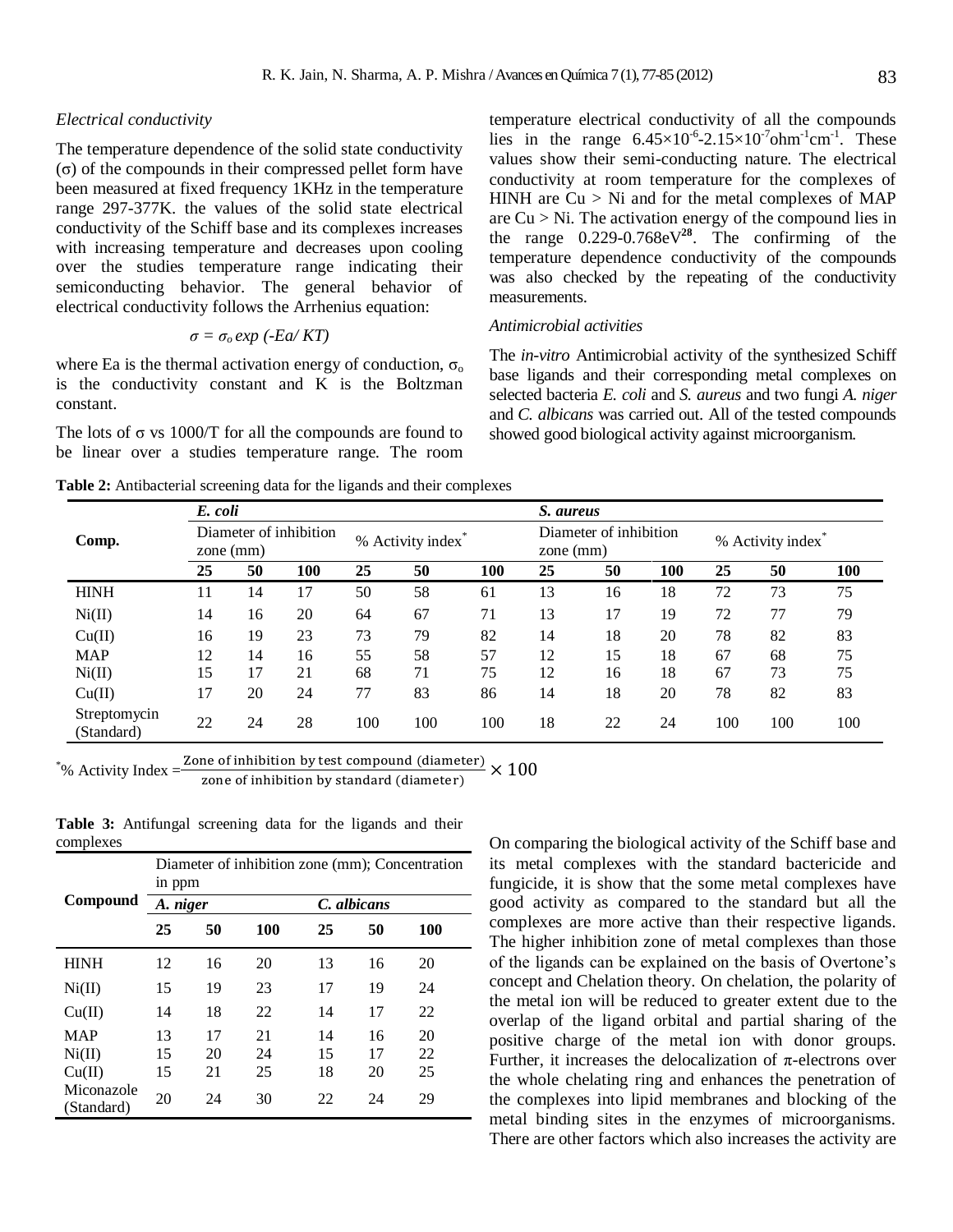solubility, conductivity and bond length between the metal and ligand**29-33**.The bactericidal and fungicidal investigation data of the compounds are summarized in Tables 2 and 3. The results of the investigations account for the antipathogenic behavior of the compounds and this efficacy is positively modified on complexation.

#### **Conclusion**

In the present research studies, our successful efforts are synthesis of some newly compounds from the conventional as well as microwave methods. These synthesized compounds have been characterized by various physicochemical and spectral analyses. In the result of microwave-assisted synthesis, it has been observed that the reaction time decreased from hours to minutes and availability of the product within better yields compared to the classical method. Thermal data shows degradation pattern of the complexes. The XRD patterns indicate crystalline nature of the complexes. Electrical conductivity data suggest that all the complexes fall in the semiconducting range. The antimicrobial data show that the metal complexes to be more biological active compared to those parent Schiff base ligand against all phathogenic species. The compounds also inhibit the growth of fungi and bacteria to a greater extent as the concentration is increased. The Schiff base ligands were found to be biologically active and their metal complexes displayed enhanced antimicrobial activity against one or two strains. Chelation tends to make the ligand act as more powerful and potent bactericidal agent. Further chelation can help in MDR problems.

#### **Acknowledegments**

We are thankful to I.I.T. Mumbai for ESR analysis. We also acknowledge SAIF, CDRI Lucknow for micro analysis and spectral analyses. Thanks are also due to the Head, Department of Chemistry, Botany and Physics, Dr. Hari Singh Gour University, Sagar (M.P.) for providing Laboratory facilities.

#### **References**

- 1. S Malik, S Ghosh, L Mitu. Complexes of some 3d-metals with a Schiff base derived from 5-acetamido-1,3,4-thiadiazole-2 sulphonamide and their biological activity. **J. Serb. Chem. Soc., 76(10),** 1387–1394 (2011).
- 2. N Raman, S Raja, J Joseph, J Raja. Synthesis, spectral characterization and DNA cleavage study of heterocyclic Schiff base metal complexes. **J. Chilean Chem. Soc., 52,** 1138-1144 (2007).
- 3. Z Chohan. Ni(II), Cu(II) and Zn(II) metal chelates with some thiazole derived Schiff-bases: their synthesis, characterization and bactericidal properties. **Metal Based Drugs, 6,** 75-79 (1999).
- 4. G Bagihalli, S Patil, P Badami. Synthesis, physicochemical investigation and biological studies of Zn(II) complexes with 1,2,4-triazole Schiff bases. **J. Iran Chem. Soc., 6,** 259-267 (2009).
- 5. J Parekh, P Inamdhar, R Nair, S Baluja, S Chanda. Synthesis and antibacterial activity of some Schiff bases derived from 4 aminobenzoic acid. **J. Serb. Chem. Soc., 70(10),** 1155–1161 (2005).
- 6. R Coombs, M Ringer, J Blacquiere, J Smith, J Neilsen, U Yoon-Seo, J Gilbert, L Leger, H Zhang, A Irving*,* S Wheaton, C Vogles, S Westcott, A Decken, F Baerlocher. Palladium(II) Schiff base complexes derived from sulfanilamides and aminobenzothiazoles. **Transition Metal Chem., 30(4),** 411-418 (2005).
- 7. R Garg, M Saini, N Fahmi, R Singh. Spectroscopic and biochemical studies of some manganese(II), oxovanadium(V) and dioxovanadium(VI) complexes S/O and N donor agents synthesized under microwave conditions. **Transition Metal Chem., 31(3),** 362-371 (2006).
- 8. K Mahajan, M Swami, R Singh. Microwave synthesis, spectral studies, antimicrobial approach and coordination behavior of antimony(III) and bismuth(III) compounds with benzothiazoline. **Russian J. Coord. Chem., 35(3),** 179-185 (2009).
- 9. K Mahajan, N Fahmi, R Singh. Synthesis, characterization and antimicrobial studies of Sb(III) complexes of substituted thioimines. **Indian J. Chem., A46(8),** 1221-1225 (2007).
- 10. K Sharma, R Singh, N Fahmi, R Singh. Microwave assisted synthesis, characterization and biological evaluation of palladium and platinum complexes with azomethines. **Spectrochim. Acta, A75(1),** 422-427 (2010).
- 11. K Mohanan, B Kumari, G Rijulal. Microwave assisted synthesis, spectroscopic, thermal and antifungal studies of some lanthanide(III) complexes with a heterocyclic bishydrazone. **J. Rare Earths, 26,** 16-21 (2008).
- 12.B Garg, D Kumar. Spectral studies of complexes of nickel(II) with tetradentate Schiff bases having  $N_2O_2$  donor groups. **Spectrochim. Acta, A59(2),** 229-234 (2003).
- 13. R Dubey, U Dubey, C Mishra. Synthesis and physicochemical characterization of some Schiff base complexes of chromium(III). **Indian J. Chem., A47(8),** 1208-1212 (2008).
- 14. K Nakamoto. Infrared and Raman Spectra of Inorganic and Coordination Compounds,  $5<sup>th</sup>$  ed Part A and B, New York; John Wiley & Sons (1998).
- 15. M Neelakantan, S Marriappan, J Dharmaraja, T Jeyakumar, K Muthukumaran. Spectral, XRD, SEM and biological activities of transition metal complexes of polydentate ligands containing thiazole moiety. **Spectrochim. Acta, A71(2),** 628-635 (2008).
- 16. G Mohamed, M Omar, A Hindy. Metal complexes of Schiff bases: preparation, characterization and biological activity. **Turk J. Chem., 30,** 361-382 (2006).
- 17. ABP Lever. Inorganic Electronic Spectroscopy,  $2<sup>nd</sup>$  Ed. New York; Elsevier (1984).